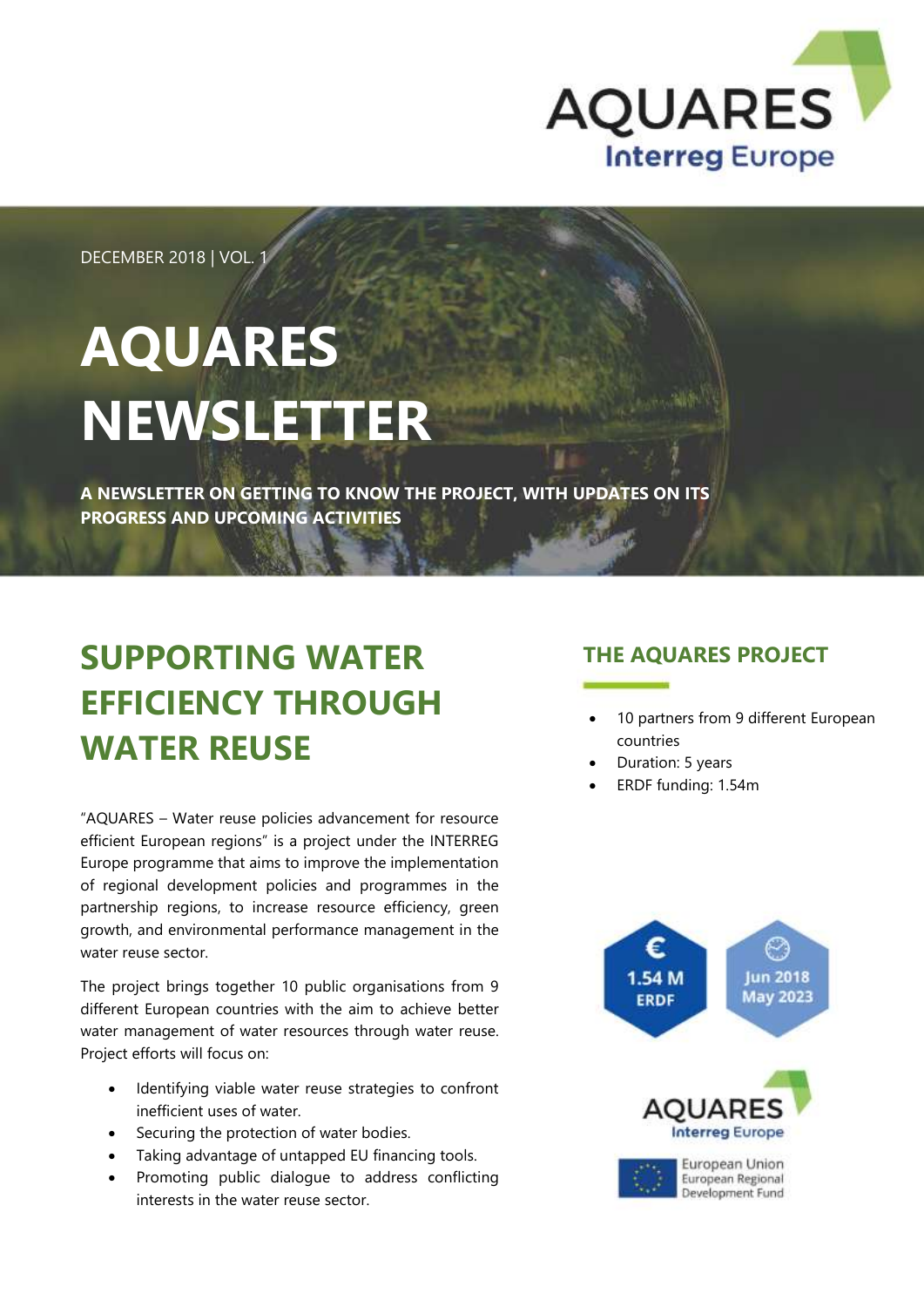## **WATER REUSE CHALLENGES**

One third of the EU territory is experiencing water stress due to the growing needs of populations, climate change, and overabstraction. Deteriorating water quality and increasing water scarcity present a critical condition to growth in water-dependent economic sectors and EU society in general. For example, the immediate effects of droughts (such as damage to agriculture and infrastructure), as well as more indirect effects (such as a reluctance to invest in an area at risk), can also have a serious economic impact. The increase of the frequency of droughts highlights the intensity of the situation: between 1976 and 2006 the number of areas and people affected by droughts went up by almost 20% and the total costs of droughts amounted to EUR 100 billion. These trends are expected to persist in the future.



**One third of the EU territory is experiencing water stress due to the growing needs of populations, climate change, and overabstraction**



Water reuse is both a necessity and an opportunity in the EU for two reasons: a) water scarcity has increased dramatically and affects 11% of the EU population and 17% of the EU territory, and b) the world water market will be worth 1 trillion by 2020, and a 1% increase in the growth of the EU water industry can create up to 20,000 new jobs.

Water reuse, as a strategic aspect of efficient water management in the EU, can help overcome a number of barriers to resource efficiency such as the absence of flexible and differentiated policies for efficient water management in the agricultural, industrial, urban and recreational sectors of EU regions (e.g. the absence of sustainable procurement incentives) and the slow rate of technological and managerial innovation adoption in water reuse (e.g. the lack of approaches focusing on treating the diffuse sources of residual medications).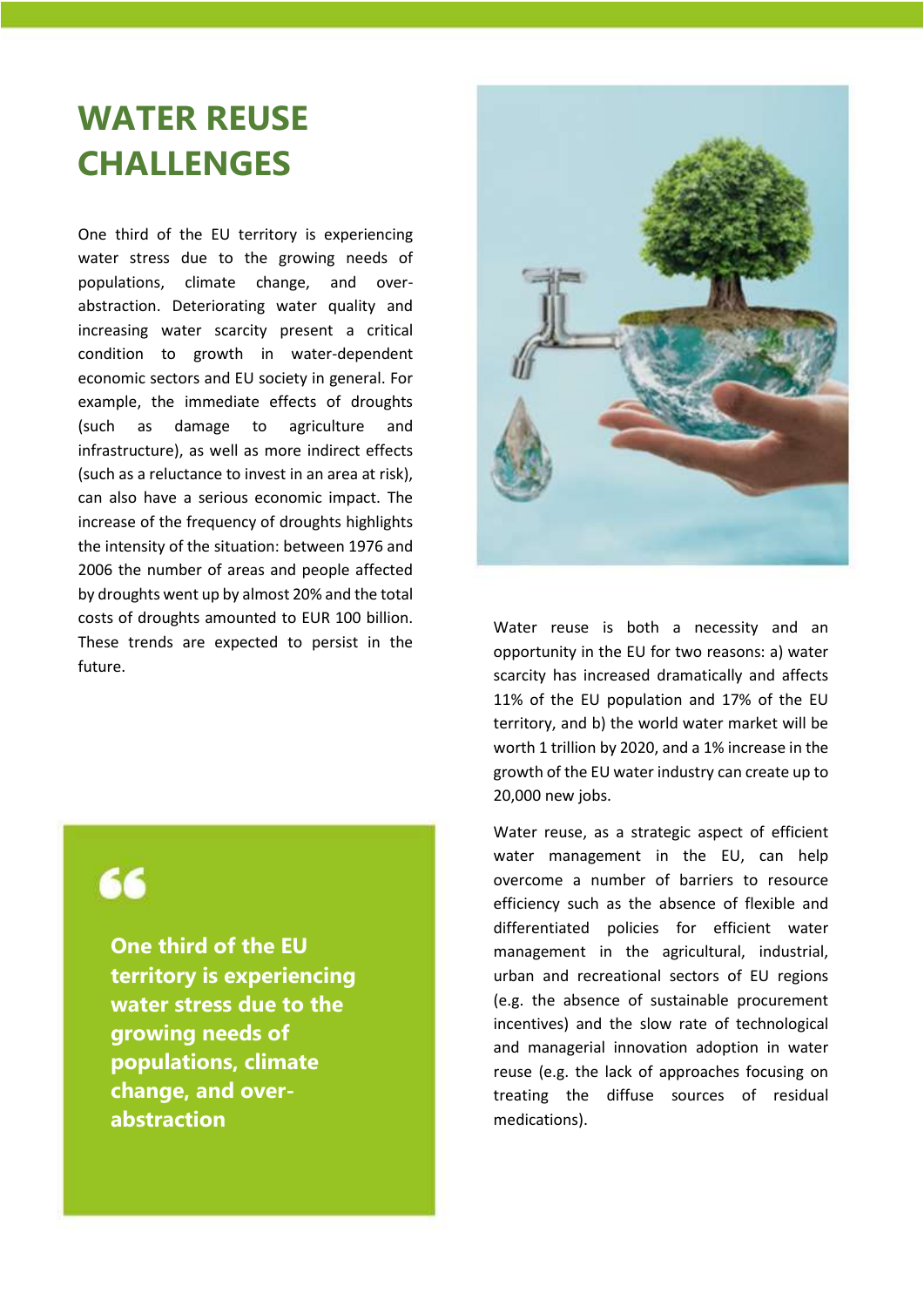### **PROJECT UPDATES**

#### *Kick-off meeting in Murcia*

The kick-off meeting of the AQUARES project was hosted by the General Direction of Water of the Regional Government of Murcia (MURCIA-GDW), in Murcia, Spain, on the 7th and 8th of June 2018. The meeting commenced with the cordial welcome address from Minister of Water, Agriculture, Livestock and Fisheries, Miguel Ángel del Amor.

The meeting was organised in sessions, during which discussion took place, enabling participants to clarify issues, introduce considerations, set directions, and reach decisions by consensus. Partners agreed that the meeting was properly structured and organized, stressing that it was the right start to a very promising project, which is of high priority to the participating organizations. The meeting concluded with a mutual understanding of the work expected by each partner work during the 1st semester of the project.

## **UPCOMING ACTIVITIES**

**Activity A1.4: Identification of best practices for monitoring, assessing and ensuring compliance with water reuse standards**

The policy goal of this activity is to facilitate an exchange of experience regarding successful water reuse monitoring practices; The partner responsible for the coordination of the activity is the Water Board of Oldenburg and East Frisia (OOWV) and all project partners will be involved in data collection. The results of the activity (a best practice guide) will be discussed in stakeholder group meetings, and will be used to provide input for the development of the partners' action plans.

**Activity A1.3: "Evaluation of water reuse technologies and practices across different sectors and regions"** 

#### *Regional stakeholder meetings*

Biannual meetings with stakeholders are a crucial activity of the AQUARES project, with each project partner organising them in its own territory. Their aim is to serve as a venue for exchange of ideas on water reuse issues and policies addressed by the project between project partners and regional stakeholders. To harmonise project partners' efforts and assist them in organising the meetings, the Energy and Water Agency (EWA) has prepared guidelines and relevant forms.

The goal of this activity is to assess current technologies used (or to be used in the future) in water reuse applications across various sectors. The partners responsible for the coordination of the activity are Euromediterranean Water Institute Foundation (FIEA) and The Regional Development Agency of the Pardubice Region (RRAPK). The result of the activity (with input from all project partners) will be the development of a water reuse technology application guide, which will map the most appropriate water reuse technologies in AQUARES regions.